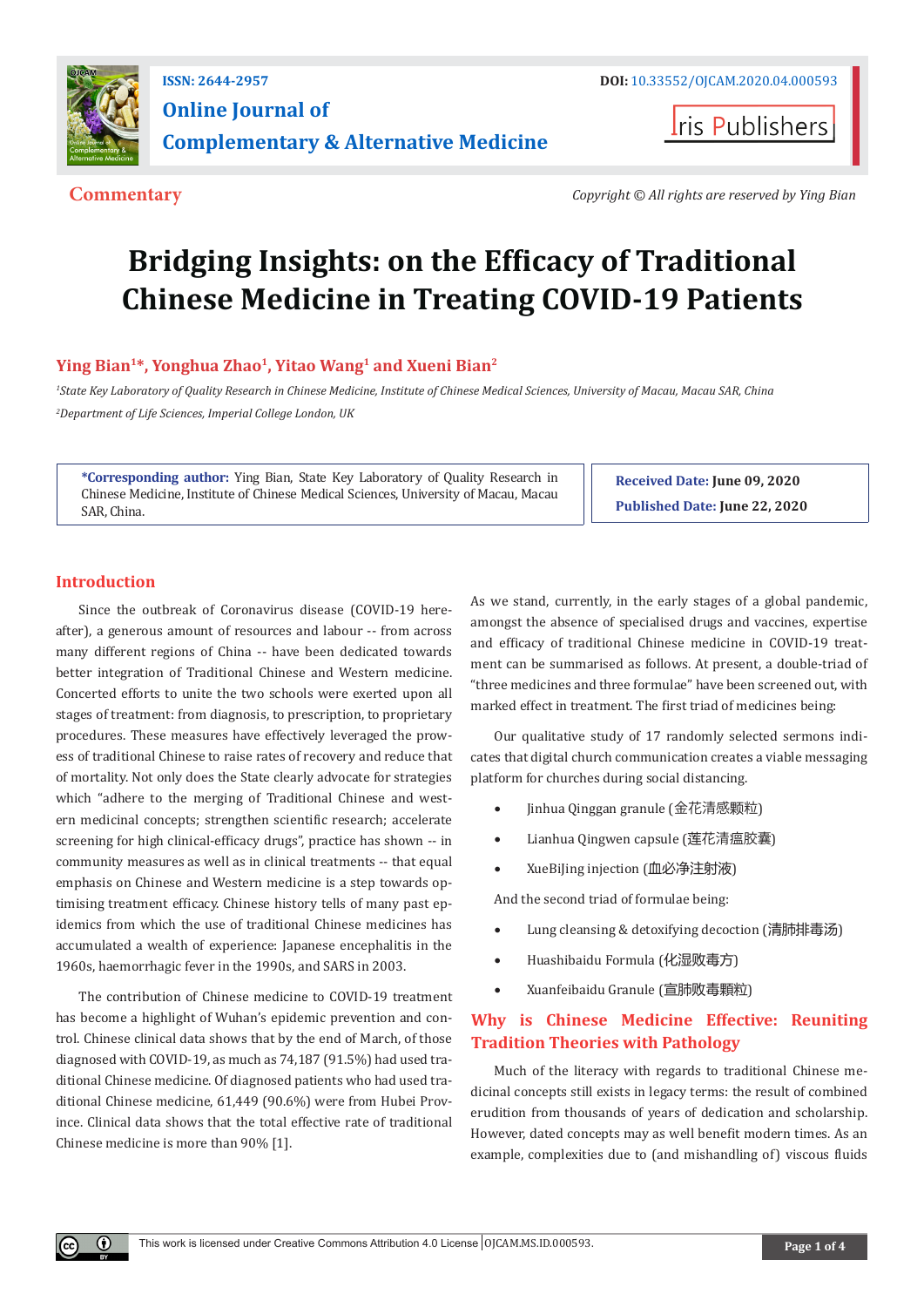remain one of the important causes of death in critically ill patients. Autopsies showed grey-white viscid fluid in the lungs, white foam-mucus in the tracheal cavity, and films of gelatinous-mucus adhered to bronchial walls, causing subsequent airway blockage, hypoxia, and death by respiratory failure. Clinical treatments show that blind use of ventilation-devices lead to pressurised air pushing mucus deeper into the lungs, exacerbating the patient's hypoxic state. In Chinese medicine, the formalised term for viscous liquids is "phlegm-dampness" (痰湿) [2]. Relief of obstruction within airways is legitimised with its own vocabulary and handled with priority. The Lung cleansing & detoxifying decoction (清肺排毒汤) -- LCD-decoction hereafter -- is such a prescription for "phlegm-dampness", with efficacy hinging on promotion of water-reabsorption and urination (processes described with respective archaic, parallel concepts: "Qi transformation" and "drainage").

LCD-decoction dates back to the ancient Chinese medical sage Zhang Zhongjing (150-215 AD). It constitutes four recipes: Maxing Ganshi decoction (麻杏甘石汤), Minor Bupleurum decoction ( 小柴胡汤), Five-Ingredient Formula with Poria (五苓散), and Belamcanda-Ephedra decoction (射干麻黄汤). LCD-decoction was used in China to treat COVID-19 with an efficacy of more than 90%, primarily in early intervention to reduce the progression of mild symptoms to severe conditions [3]. In 10 provinces across the country (Hubei Province is not included here), 1,263 diagnosed patients were admitted to 66 designated hospitals, of which 1,214 (96.12%) were cured and discharged. Of the 57 critically ill patients who were treated with LCD-decoction, 42 (73.7%) were cured and discharged. Contrast-imaging of the lungs showed that after taking LCD-decoction for two courses (six days), lung lesions of 53 patients (93%) showed significant degrees of reduction and absorption. Therefore, LCD-decoction contributes significantly to in hindering COVID-19 progression from mild to severe [4].

# **Technological Advances Promote the Continued Development of Chinese Medicine**

Since the treatment of SARS in 2003, Chinese medicine has made immense progress in terms of scientific and technological advances. Within the 20-year span from 2000 to 2019, a total of 114 projects from the Chinese medicine community have won the National Science and Technology Award [5], amongst whom is the internationally celebrated Tu Youyou, from the Chinese Academy of Medical Sciences, who achieved the highest prestige in science and technology, having received the 2015 Nobel Prize in Physiology and Medicine for her artemisinin research. Therefore, with the assistance of advancing technology, traditional Chinese medicine has indeed progressed to anchor itself on firmer scientific grounds. Immediately after the COVID-19 outbreak, prescription of treatment using traditional Chinese medicine was formulated. To establish initial direction of treatment, he traditional Chinese medicine approach sought for symptom-based clinical investigations, having preliminarily determined that the manifestation of the virus is clinically congruent with that of a "Humid Epidemic" (" 湿毒疫") [6]. Coronaviruses have been reported since 2006, with abundant presence in existing literature [7]. China used big data to screen more than 40,000 traditional Chinese medicines. There currently exist more than 60,000 component libraries, establishing the chemical structure and active compound of Chinese medicines. Symptom-based clinical observations were used to formulate the Xuanfeibaidu Granule (宣肺败毒颗粒), which consisted of four sub-formulae: Maxing Ganshi decoction (麻杏甘石汤), Maxing Yigan decoction (麻杏薏甘汤), Qianjin Weijing decoction (千金苇 茎汤), and the Lepidium / Descurainiae and Jujube Lung-Draining Decoction (葶苈大枣泻肺汤). Data from component library showed that there are two base materials that may be active on COVID-19. (1) Polygonum (Polygonum Cuspidatum Sieb. Et. Zucc. or 虎杖), in which is contained polydatin (虎杖苷) which has a strong inhibitory effect on coronaviruses. (2) Verbena officinalis L. (马鞭草) show strong inhibitory activity against respiratory damage and microthromboses related to coronaviruses, particularly of fine airways. Xuanfei Baidu Granules is thus the combined effort of persevering, ancient scholarship in Chinese medicine and modern, 21st century technology. Through a comparative observation of 120 cases from the Hubei Integrated Traditional Chinese and Western Medicine Hospital, it was found that this formula has shown good effect in improving COVID-19 symptoms (including fever, cough, asthma, and fatigue). It has significant effect on inhibiting C-reactive protein (by 75%) and raising lymphocyte count (by 17%). Another 280 cases were observed in Wuhan Jiangxia's mobile-cabin hospitals (frequenting international headlines as "Fang-Cang's") and none of the cases had later progressed into severe conditions.

# **Rethinking Chinese Medicine: Plight of Tradition Within China**

Within China itself, the use of Chinese medicine is not without resistance, nor doubt with regards to its efficacy. In the COVID-19 pandemic, the distrust focussed on the use of traditional Chinese medicinal injections in treating patients. The suite of injections themselves, as recommended in the COVID-19 National Diagnosis and Treatment Plan, has been thoroughly evaluated in clinical marketing, and has proven track record -- with years of clinical practise -- in efficacy and safety. At present, one-third of Chinese medicine injections should rightly be eliminated. Persisting scepticism about Chinese medicine injections mainly originate from these. However, the use of legitimate injections should not be discredited, especially in critically ill patients, where timely intervention of injections can play a significant role. For those patients with low oxygenation levels and large fluctuations in blood oxygen saturation level, Sheng-Mai injection (生脉注射液) and Shen-Mai injection (参麦注射液) are used. After one to two days, the patient's blood oxygen saturation approaches stability. After three to four days, oxygenation index increases [8]. For severe patients under ongoing cytokine storm, XueBiJing injections (血必净注射液) delay the development of the disease. For those with absorption hindered, due to lung in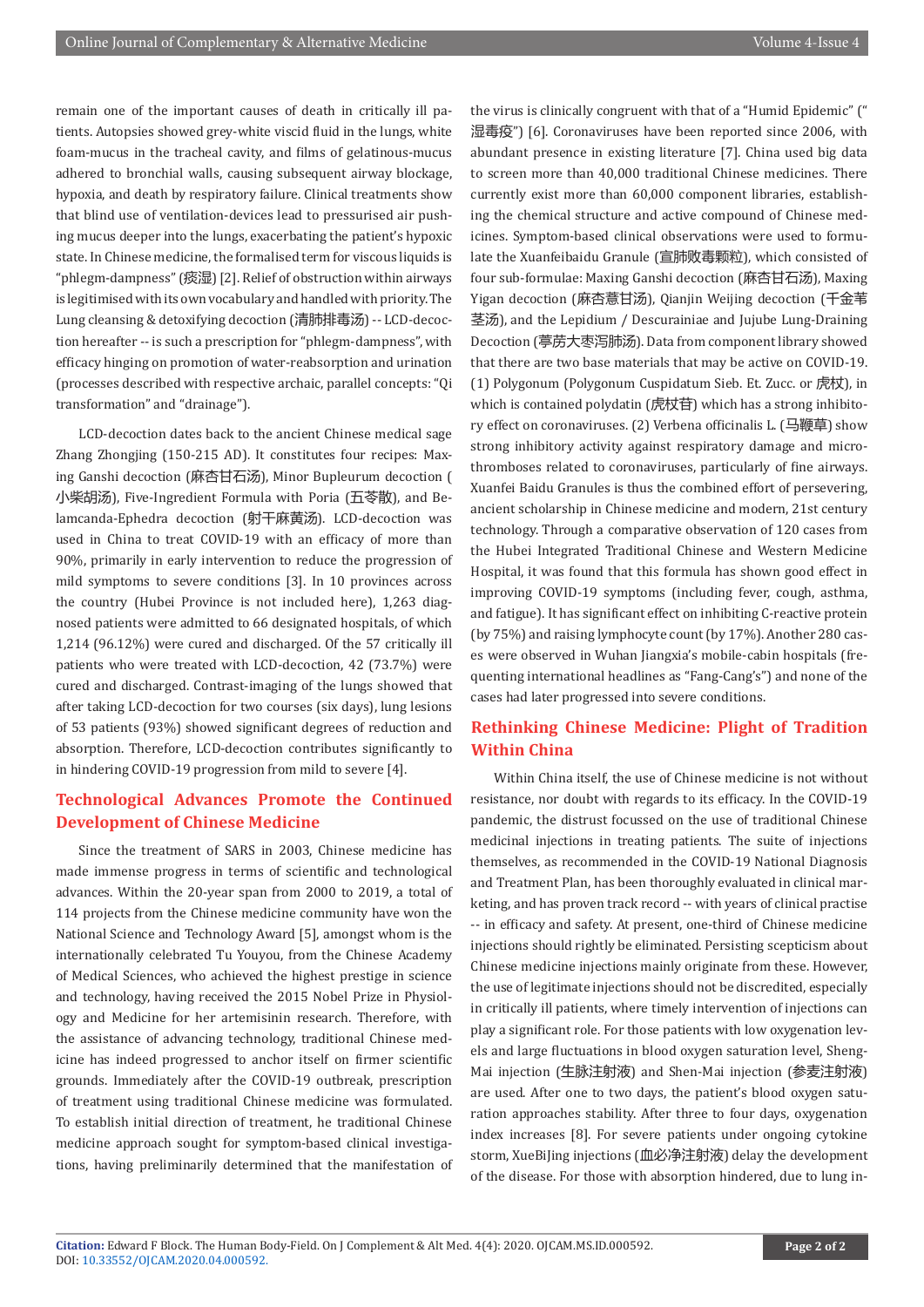fections, Reduning injection (加注热毒宁) and Tanreqing injection (痰热清注射液) interact with antibiotics to achieve a synergistic effect [9]. This suite of hybrid strategies, where treatments are hybridised between Chinese and Western medical consultations, and severe patients are considered for Chinese medicine injection as early as possible, is implemented in Wuhan Jinyintan Hospital, Wuhan Pulmonary Hospital, and Wuhan Union Medical College Hospital.

### **Developmental Prospects**

Chinese medicine -- in its theory and implementation -- has withstood the test of plagues time and time again in the history of China. Cumulative experience garnered is certainly worthy of consideration and merit, with clinical value still relevant today. When it comes to COVID-19 diagnosis and treatment, there is no necessary conflict between the fact that "specialised disease requires specialised prescriptions" and the equally valid "one person requires one formula". Symptom-focussed approaches and disease-focussed approaches can be organic combined so that different treatment strategies can be adopted as is tailored to state of the patient. During the height of the pandemic, traditional Chinese medicines participated extensively in the clinical treatment of COVID-19. More than 4,000 traditional Chinese medicine staff participated on the frontline: from establishing central wards, to the funding and construction of Jiangxia Mobile Cabin Hospitals, to designated hospitals (such as Hubei Integrated Traditional Chinese and Western Medicine Hospital, Wuhan City Chinese Medicine Hospital). Patients received systematic and standardised Chinese medicine treatment, which has achieved good results. This experience within China has shown that: for quarantining suspected cases, fevers, diagnosed cases, and their close contact, Chinese medicine decoctions have the effect of differentiating the population and controlling disease spread; In Fang-Cangs, we see Chinese medicine taking the main role in treatment for mild cases; in severe cases, Chinese medicine play adjuvant but significant roles in alleviating symptoms and accelerating recovery [10]. The experience gained by China should be correctly understood by the international academic community and WHO. In the context of global public health governance, it is a certifiably worthwhile effort to pay attention to and give deserved credit to Chinese solutions. The Chinese have achieved an effective combination of Chinese and Western medicine in clinical treatment, laying a foundation for future construction of a medical service system with Chinese characteristics.

### **International Outlook**

On March 23, 2020, a spokesperson from the National Administration of Traditional Chinese Medicine stated that the treatment plan implemented in China has been factually proven to be the correct strategy. China is willing to offer Chinese medicine support, alongside relevant expertise, to various countries. Relevant Chinese organizations and institutions have donated patented Chinese medicine, acupuncture needles, and other medicinal resources to countries and regions such as Italy, France, Hong Kong, and Macau S.A.R. Active collaboration with WHO has been initiated, with plans of Chinese medicine treatment being made available in quality English. China also offered technical solutions through remote audio-visual exchanges, sharing treatment expertise with Japan, South Korea, Italy, the United States, Iran, Singapore and others. By March 23, 2020, China has already dispatched 100,000 boxes of Chinese patent medicine to Italy, with another 100,000 boxes to be dispatched in the distant future, upon the request from Italy that more is needed [11]. In the current COVID-19 epidemic, one can see that the integration of traditional Chinese and Western medicine takes shape without redundancy, as the juxtaposition of roles are mutually non-conflicting: there is marked efficacy in traditional Chinese medicines in the progression of cases from mild to severe, with important role in speeding up recovery. This -- particularly with purgative drugs -- in concerted effort with Western medicinal life support technology contribute to reducing case fatality rate. In the absence of special drugs and vaccines, as we have currently with regards to COVID-19, the Chinese expertise and experience comes from having traditional treatments summarised, ancient classics revisited, and altogether utilised in combination with modern clinical practice. In this manner, China hybridised traditional Chinese medicine with Western medicine to achieve efficacy in treatment. As of 3rd March 2020, the 7th edition of "Diagnosis and Treatment Protocol for Novel Coronavirus Pneumonia" has been published [12]. The protocol stands in advocacy for a select batch of Chinese medicine, among which is the Lung cleansing & detoxifying decoction, being appraised for playing an important role in preventing progression of cases from mild to severe, and greatly reducing the mortality rate.

Traditional Chinese medicine, in its theory, diagnosis, and treatment, sediments from a place of profound time-tested expertise. If understood in a holistic, non-judgmental manner, the crystallised erudition of Chinese medicine, bourn from thousands of years of scholarship and craftsmanship, could be better distilled and integrated for modern-relevance, and utilised to bring a new dawn to patients suffering under the COVID-19 pandemic.

#### **Authors Contributions**

XB drafted the manuscript. LY analysed the data and reviewed the manuscript critically. YB designed the project and did the critical review of manuscript.

#### **Funding**

This work was supported by University of Macau Research Funding support (Grant number MYRG2019-00044-ICMS).

#### **Conflict of Interest**

The authors declare no competing interest

#### **References**

1. [\(2020\) Decoding: Chinese medicine was the only theme for the release](https://m.thepaper.cn/yidian_promDetail.jsp?contid=6649980&from=yidian) [conference of the State Council Information Office of the People's](https://m.thepaper.cn/yidian_promDetail.jsp?contid=6649980&from=yidian) [Republic of China.](https://m.thepaper.cn/yidian_promDetail.jsp?contid=6649980&from=yidian)